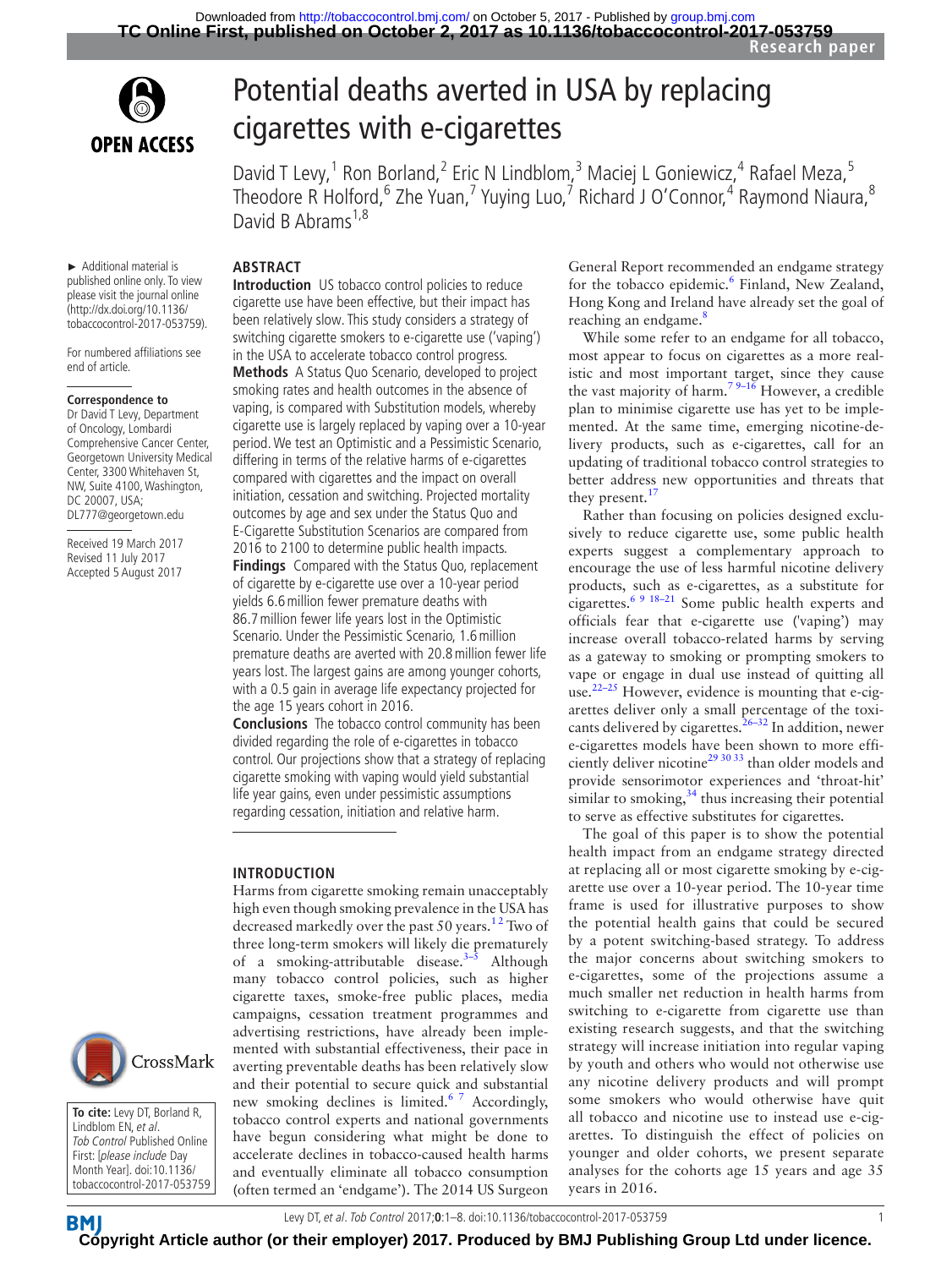#### **Methods**

The analysis begins with a Status Quo Scenario for smoking rates and health outcomes. E-cigarette Substitution models are then developed in which cigarette use is replaced by vaping. Projected mortality and life years lost (LYL) under the Status Quo and E-cigarette Substitution models are compared to determine the public health impact.

To reflect the population of smokers alive today in USA, we confine the analysis to the population age 15 years through age 99 years in 2016. Projections are applied through the year 2100 to incorporate the potential health effects of those at younger ages. The model was built in Excel for transparency and to facilitate use by interested parties. The model equations, an explicit statement of the assumptions, and further details, are provided in [supplement 1 technical appendix](https://dx.doi.org/10.1136/tobaccocontrol-2017-053759).

#### **Status Quo Scenario**

The Status Quo Scenario focuses on cigarette use and is initialised in 2016 with the population classified as never, current and former cigarette smokers. Due to data limitations and to simplify the analysis, the Status Quo Scenario only considers cigarettes, and does not include smokeless tobacco, e-cigarettes or cigars.

#### Future cigarette use

Smoking rates are projected forward using age-specific and sex-specific initiation and cessation rates, and age-specific, sex-specific and smoking status-specific mortality rates. Holford *et al*[1 35](#page-6-0) developed the initiation and cessation rates by applying an age-period-cohort statistical model to data from the 1965–2012 National Health Interview Surveys while correcting for bias due to higher mortality among current and former smokers. They were validated by comparing the smoking prevalence projections based on these initiation and cessation rates over the period 1965 through 2010 against observed rates. $34$  Age-specific, sex-specific and cohort-specific initiation and cessation rates were used to project forward current, former and never smoker rates from their initial 2016 levels. To distinguish between successful cessation and short-term cessation followed by relapse, cessation is measured as having quit smoking for at least 2years. All-cause cohort life tables subclassified by smoking status (never, former and current) were developed for the  $1864-1980$  birth cohorts,  $36$ and projected forward $3537$  using data on smoking prevalence and relative risks by age, sex and smoking status derived from the first two American Cancer Society Cancer Prevention Studies and the smoking prevalence data described above.

#### Mortality outcomes

Under the Status Quo, the number of smoking-attributable deaths for current smokers is calculated by age, sex and year as the product of their excess mortality risks (ie, current smoker mortality rate minus never smoker mortality rate) multiplied by the number of smokers. A parallel process is used to derive estimates for former smokers. The numbers of smoking-attributable deaths for current and former smokers are combined and then multiplied by the expected years of life remaining of a never smoker in their age group to estimate LYL from smoking.

#### **E-cigarette Substitution Scenarios**

Starting with the same proportions of smokers, former smokers and never smokers as in the Status Quo Scenario, the two E-cigarette Substitution Scenarios were constructed to show the impact of substituting e-cigarette use for cigarette smoking. The Optimistic Scenario is based primarily on current use patterns in

e-cigarettes and published evaluations of harm reduction, while the Pessimistic Scenario is intended to reflect the 'worst case' of suggested harms (eg, with e-cigarettes more harmful than the science indicates), and the switching strategy substantially increasing vaping beyond those who would have smoked in the Status Quo Scenario.

#### Future cigarette and e-cigarette use

We assume that the prevalence of cigarette use will be reduced to a 5% residual prevalence of cigarette use in the Optimistic Scenario and to 10% in the Pessimistic Scenario. This residual of cigarette smokers would reflect those unwilling or unable to quit cigarettes as well as those who initiate e-cigarette use and progress to smoking. The substitution of e-cigarette for cigarette use under the Optimistic Scenario is modelled as a 10% reduction in the difference between the 2016 smoking prevalence and the 5% residual at each age to each cohort each year over 10 years starting in 2017, that is, replacing 10% of cigarette by e-cigarette users over 10 years, so that a residual of 5% cigarette smoking prevalence remains in 2026. In the Pessimistic Scenario, the corresponding annual reduction is calculated to instead yield a 10% prevalence of cigarette use after 10 years.

Those who replace cigarettes with e-cigarette use before age 40 years are treated as never smokers using e-cigarettes, since their risks as former smokers will be close to that of never smokers.<sup>[38](#page-7-6)</sup> Those who replace cigarette with e-cigarette use after age 40 years are treated as former smokers using e-cigarettes.

In the Status Quo Scenario, most never smokers initiate cigarette smoking by age 24 years. Under the Optimistic Scenario, never smokers who would have smoked cigarettes instead become e-cigarette users at the same rates as initiation of cigarette use in the Status Quo Scenario after the 5% smoking prevalence is reached, reflecting the small percentage of never smokers who have been found to use e-cigarettes. $39-41$  Under the Pessimistic Scenario, e-cigarette initiation is assumed to occur at 150% of the Status Quo smoking initiation rate to reflect some renormalisation of nicotine use. $22-25$ 

The Optimistic and Pessimistic Scenarios are also distinguished by the rate of cessation from e-cigarettes. Like cigarette smokers, e-cigarette users may quit e-cigarette use for health or other reasons. Indeed, some studies have found e-cigarettes vary substantially in nicotine delivery and can have lower nicotine addiction liability than when the nicotine is delivered via inhaled smoke from the combustion of tobacco smoking.<sup>33 42-45</sup> Under the Optimistic Scenario, e-cigarette users each year quit at the same age-specific and sex-specific cessation rate as smokers in the Status Quo Scenario. Under the Pessimistic Scenario, e-cigarette users each year quit at half the rate of cigarette smokers in the Status Quo Scenario.

The final distinction between the Optimistic and Pessimistic Scenarios is the expected risk of e-cigarette use, which is measured here relative to the excess risk of cigarettes. Although the health risks have yet to be thoroughly characterised, e-cigarettes appear to have much lower levels of toxicants than cigarettes<sup>26–29 32</sup> Under the Optimistic Scenario, an excess risk of e-cigarette use at 5% of cigarette excess risk is applied to current e-cigarette users, reflecting estimates from published reports.<sup>27</sup> <sup>46</sup> We assume that the risk to former smokers from using e-cigarettes is proportional to the difference in risks between current and former smokers. Applying the 5% excess risk of exclusive e-cigarette use to former smokers using e-cigarettes, their excess risk is estimated as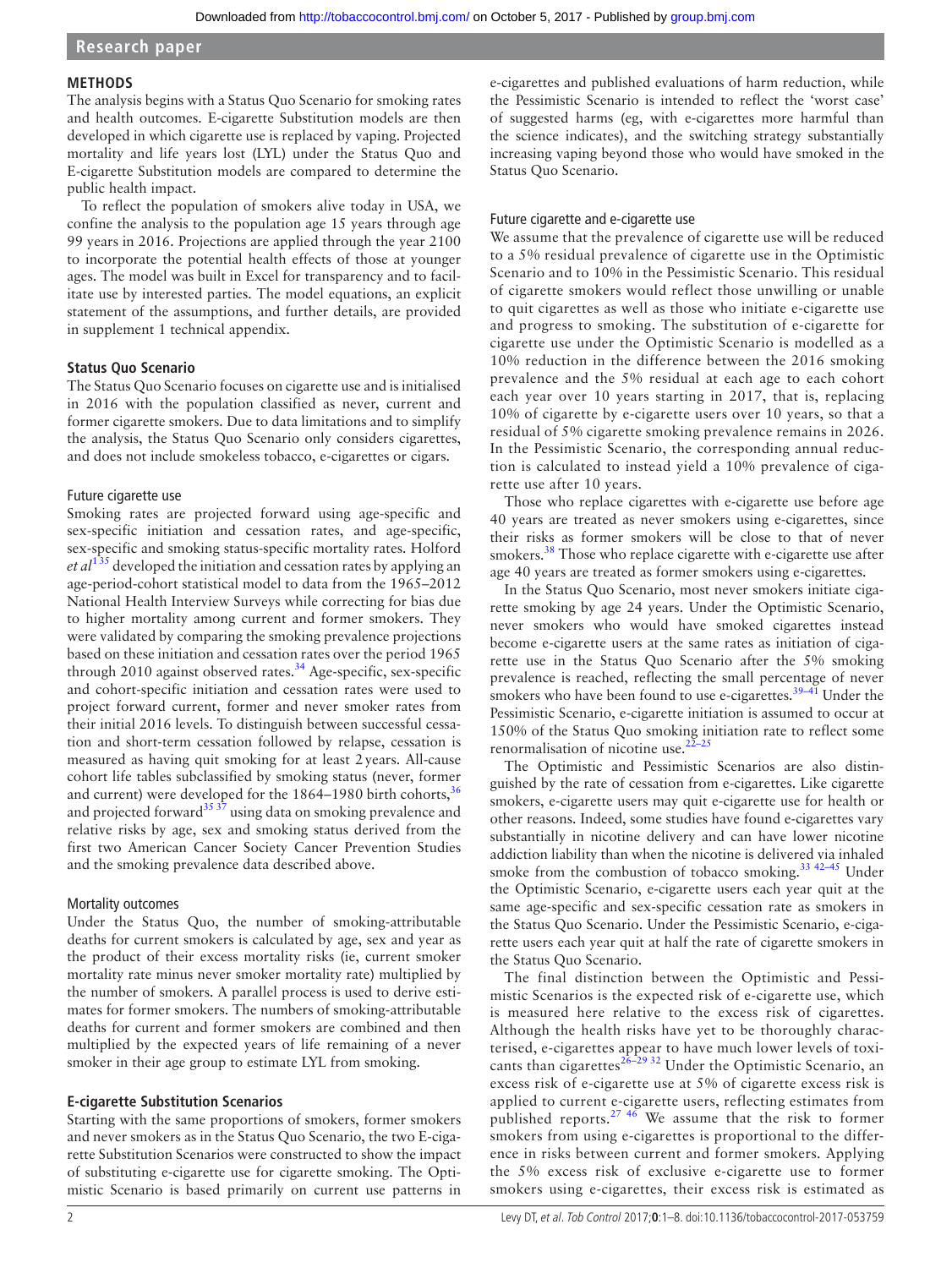that of former smokers plus (5% x (current smoker mortality rate − former smoker mortality rate)). Although worst case estimates of excess risks have not been published, we apply an excess risk of 40% for e-cigarette use under the Pessimistic Scenario, as suggested by some critics of vaping.<sup>47 48</sup> Parallel to the Optimistic Scenario, the 40% risk is then also scaled by the difference in risks between current and former smokers.

## Health outcomes

For the Optimistic and Pessimistic E-Cigarette Substitution Scenarios, total premature deaths and LYL are calculated for e-cigarette users that never smoked, e-cigarette users among former smokers, former e-cigarette users, and current and former smokers who have not yet switched to e-cigarette use. At each age, excess risks are multiplied by the number of individuals in each of these categories and summed to obtain premature deaths and multiplied by expected life years remaining of a never smoker to obtain LYL.

# **Public health impact of replacing cigarette use by e-cigarettes**

For the Optimistic and Pessimistic Scenarios, the public health impact is estimated by subtracting total premature deaths in each of these Scenarios from those in the Status Quo Scenario, and similarly for LYL. The public health impact is first determined for each cohort by summing overall remaining ages, and then summed over cohorts to determine the overall impact. By dividing the change in LYL by the 2016 population, we obtain a measure of the impact of the E-cigarette Substitution Scenario on life expectancy.

#### **Results**

[Table](#page-2-0) 1 contains the premature deaths and LYL by age predicted under the Status Quo and the two E-cigarette Substitution Scenarios. [Supplement 2](https://dx.doi.org/10.1136/tobaccocontrol-2017-053759) contains additional results by sex and for different levels of e-cigarette risk.

#### **Status Quo Scenario**

Under the Status Quo Scenario, smoking prevalence (age 15–99 years) in 2016 is 19.3% for men and 14.1% for women,

and declines over time for cohorts above age 24 years in 2016. A cumulative total of 26.1million (18.8million male; 7.3million female) premature deaths and 248.6million (177.9million male; 70.8million female) LYL are projected.

#### **E-Cigarette Substitution Scenarios**

Under the Optimistic Scenario, a cumulative total of 19.5million (14.0million male; 5.5million female) premature deaths and 161.9million (115.0million male; 46.9million female) LYL are projected. Compared with the Status Quo Scenario, a net gain of 6.6million (4.8million male; 1.7million female) fewer premature deaths and 86.7million (62.9million male; 23.9million female) fewer LYL are projected, representing 25% fewer premature deaths and 35% fewer LYL. The reduction in LYL translates to an increased average life expectancy of 0.33 (0.49 male; 0.18 female) years for the 2012 age 15 years and above population.

Under the Pessimistic Scenario, the e-cigarette prevalence is slightly larger in the early years (due to the 10% rather than 5% residual smoking prevalence), but does not decline as rapidly over time as in the Optimistic Scenario. With a 10% residual prevalence, the models allows no switching to e-cigarette use after age 61 years for men and after age 54 years for women, since smoking rates are 10% at those ages in 2016. Health outcomes are worse than the Optimistic Scenario with a cumulative total of 24.4million (17.4million male; 7.0million female) premature deaths and 227.8million (160.0million male; 67.8million female) LYL. Compared with the Status Quo Scenario, a net gain of 1.6million (1.4million male; 0.3million female) representing 6% fewer premature deaths and 20.8million (17.8million male; 3.0million female) representing 8% fewer LYL are projected. Average life expectancy increases 0.08 years (0.14 male; 0.02 female).

#### **The 2001 birth cohort**

As shown in [table](#page-3-0) 2, male smoking prevalence under the Status Quo Scenario for the 2001 birth cohort (age 15 years in 2016) is 4.5% at age 15 years, increasing to 21.7% at age 25 years, and decreasing to 10.6% at age 55 years. Female smoking prevalence is substantially lower beginning at 2.4%, increasing to 15.2% at age 25 years and falling to 8.3% at age 55 years. A cumulative total

<span id="page-2-0"></span>

| Table 1<br>Status quo and e-cigarette substitution, premature deaths and life years lost for all cohorts, men and women combined |                  |         |         |        |      |                               |                                         |                                    |
|----------------------------------------------------------------------------------------------------------------------------------|------------------|---------|---------|--------|------|-------------------------------|-----------------------------------------|------------------------------------|
| Outcome                                                                                                                          | <b>Year 2016</b> | 2026    | 2060    | 2080   | 2100 | Cumulative<br>$(2016 - 2100)$ | Deaths prevented/<br>life years gained* | % Change relative<br>to status quo |
| Status Quo Scenariot                                                                                                             |                  |         |         |        |      |                               |                                         |                                    |
| Premature deaths                                                                                                                 | 461588           | 470743  | 316556  | 167037 | 2905 | 26065448                      |                                         |                                    |
| Life years lost                                                                                                                  | 5689458          | 5625286 | 2626503 | 685593 | 1852 | 248639532                     |                                         |                                    |
| Optimistic Scenario‡                                                                                                             |                  |         |         |        |      |                               |                                         |                                    |
| Premature deaths                                                                                                                 | 461588           | 380832  | 233243  | 56399  | 459  | 19484289                      | 6581159                                 | 25.2%                              |
| Life years lost                                                                                                                  | 5689458          | 3839765 | 1345385 | 183297 | 294  | 161 905 579                   | 86733953                                | 34.9%                              |
| Pessimistic Scenario§                                                                                                            |                  |         |         |        |      |                               |                                         |                                    |
| Premature deaths                                                                                                                 | 461588           | 456297  | 298689  | 127706 | 2188 | 24 4 32 0 65                  | 1633383                                 | 6.3%                               |
| Life years lost                                                                                                                  | 5689458          | 5261398 | 2319388 | 528926 | 1396 | 227835203                     | 20804329                                | 8.4%                               |

\*Life years gained=life years lost in Status Quo Scenario − Life years lost in E-cigarette Substitution Scenario.

†Status Quo Scenario: smoking rates evolve from initial 2016 levels based on age, gender and cohort-specific smoking initiation and cessation rates in the absence of e-cigarette use.

‡Optimistic Scenario: e-cigarettes excess risk 5% of smoking, 5% of the population continues to initiate cigarette smoking or remain as smokers, the remainder of never smokers then initiate e-cigarette use at the rate of cigarette smoking initiation in the Status Quo Scenario, and both smokers and e-cigarette users quit at the rate of smokers in the Status Quo Scenario.

§Pessimistic Scenario: e-cigarettes excess risk 40% of smoking, 10% of the population continues to initiate cigarette smoking or remain as smokers, the remainder of never smokers then initiate e-cigarette use at the 150% rate of cigarette smoking initiation in the Status Quo Scenario, and e-cigarette users quit at 50% of the rate of smokers in the Status Quo Scenario and smokers quit at the Status Quo cessation rate.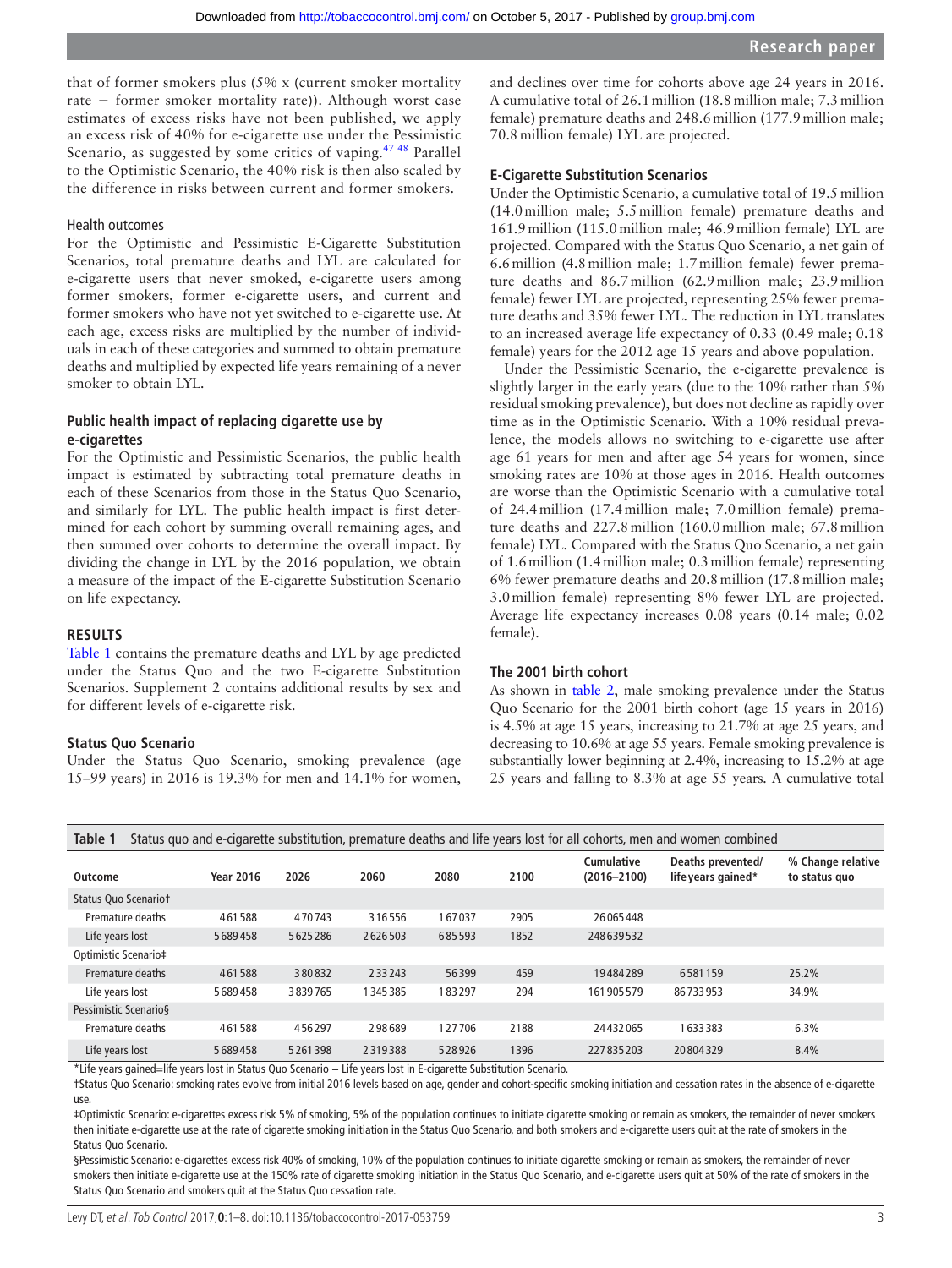<span id="page-3-0"></span>

| Table 2 Status quo and e-cigarette substitution, premature deaths and life years lost, men and women born in 2001 (age 15 years in 2016) |                                              |              |             |       |                 |                    |                   |
|------------------------------------------------------------------------------------------------------------------------------------------|----------------------------------------------|--------------|-------------|-------|-----------------|--------------------|-------------------|
|                                                                                                                                          | Year                                         | 2016         | 2026        | 2056  | Cumulative      | Deaths prevented/  | % Change relative |
| Outcomes                                                                                                                                 | Age, years                                   | 15           | 25          | 55    | $(2016 - 2100)$ | life years gained* | to status quo     |
| Male                                                                                                                                     |                                              |              |             |       |                 |                    |                   |
| Status Quo Scenariot                                                                                                                     |                                              |              |             |       |                 |                    |                   |
| Prevalence                                                                                                                               | Never smoker                                 | 95.5%        | 75.5%       | 72.8% |                 |                    |                   |
|                                                                                                                                          | Cigarette smoker                             | 4.5%         | 21.7%       | 10.6% |                 |                    |                   |
|                                                                                                                                          | Former smoker                                | 0.0%         | 2.8%        | 16.7% |                 |                    |                   |
| Premature deaths                                                                                                                         |                                              | $\pmb{0}$    | $\pmb{0}$   | 1381  | 176915          |                    |                   |
| Life years lost                                                                                                                          |                                              | $\pmb{0}$    | $\pmb{0}$   | 43507 | 2101 908        |                    |                   |
| Optimistic Scenario‡                                                                                                                     |                                              |              |             |       |                 |                    |                   |
| Prevalence                                                                                                                               | Never smoker                                 | 95.5%        | 75.5%       | 72.5% |                 |                    |                   |
|                                                                                                                                          | Cigarette smoker                             | 4.5%         | 5.0%        | 2.1%  |                 |                    |                   |
|                                                                                                                                          | Former smoker>age 0.0%<br>40 years           |              | 0.0%        | 1.2%  |                 |                    |                   |
|                                                                                                                                          | E-cigarettes<br>exclusive                    | 0.0%         | 16.7%       | 8.7%  |                 |                    |                   |
|                                                                                                                                          | Former smoker <age<br>40 years</age<br>      | 0.0%         | 2.8%        | 10.5% |                 |                    |                   |
|                                                                                                                                          | E-cigarette/former<br>smoker                 | 0.0%         | 0.0%        | 0.0%  |                 |                    |                   |
|                                                                                                                                          | Former E-cigarette<br>user                   | 0.0%         | 0.0%        | 4.9%  |                 |                    |                   |
| Premature deaths                                                                                                                         |                                              | $\pmb{0}$    | $\pmb{0}$   | 301   | 29556           | 147359             | 83.3%             |
| Life years lost                                                                                                                          |                                              | $\pmb{0}$    | $\pmb{0}$   | 9496  | 402823          | 1699 085           | 80.8%             |
| Pessimistic Scenario§                                                                                                                    |                                              |              |             |       |                 |                    |                   |
| Premature deaths                                                                                                                         |                                              | $\pmb{0}$    | $\pmb{0}$   | 1247  | 141287          | 35629              | 20.1%             |
| Life years lost                                                                                                                          |                                              | $\pmb{0}$    | $\pmb{0}$   | 39308 | 1793 892        | 308016             | 14.7%             |
| Female                                                                                                                                   |                                              |              |             |       |                 |                    |                   |
| Status Quo Scenariot                                                                                                                     |                                              |              |             |       |                 |                    |                   |
| Prevalence                                                                                                                               | Never smoker                                 | 97.6%        | 82.8%       | 79.4% |                 |                    |                   |
|                                                                                                                                          | Cigarette smoker                             | 2.4%         | 15.2%       | 8.3%  |                 |                    |                   |
|                                                                                                                                          | Former smoker                                | 0.0%         | 2.1%        | 12.3% |                 |                    |                   |
| Premature deaths                                                                                                                         |                                              | 0            | $\pmb{0}$   | 369   | 63244           |                    |                   |
| Life years lost                                                                                                                          |                                              | $\pmb{0}$    | $\pmb{0}$   | 12513 | 711172          |                    |                   |
| Optimistic Scenario‡                                                                                                                     |                                              |              |             |       |                 |                    |                   |
| Prevalence                                                                                                                               | Never smoker                                 | 97.6%        | 82.8%       | 79.4% |                 |                    |                   |
|                                                                                                                                          | Cigarette smoker                             | 2.4%         | 5.0%        | 2.1%  |                 |                    |                   |
|                                                                                                                                          | Former smoker>age 0.0%<br>40 years           |              | 0.0%        | 1.3%  |                 |                    |                   |
|                                                                                                                                          | E-cigarettes<br>exclusive                    | $0.0\%$      | 10.2%       | 6.2%  |                 |                    |                   |
|                                                                                                                                          | Former smoker <age 0.0%<br="">40 years</age> |              | 2.1%        | 7.5%  |                 |                    |                   |
|                                                                                                                                          | E-cigarette/former<br>smoker                 | 0.0%         | $0.0\%$     | 0.0%  |                 |                    |                   |
|                                                                                                                                          | Former e-cigarette<br>user                   | 0.0%         | 0.0%        | 3.5%  |                 |                    |                   |
| Premature deaths                                                                                                                         |                                              | $\mathbf 0$  | $\pmb{0}$   | 109   | 14297           | 48947              | 77.4%             |
| Life years lost                                                                                                                          |                                              | $\mathbf{0}$ | $\pmb{0}$   | 3687  | 181846          | 529326             | 74.7%             |
| Pessimistic Scenario§                                                                                                                    |                                              |              |             |       |                 |                    |                   |
| Premature deaths                                                                                                                         |                                              | $\mathbf 0$  | $\mathbf 0$ | 387   | 61469           | 1775               | 2.8%              |
| Life years lost                                                                                                                          |                                              | 0            | $\pmb{0}$   | 13106 | 737757          | $-26585$           | $-3.7%$           |

\*Life years gained=life years lost in Status Quo − Life years lost in E-cigarette Substitution Scenario.

†Status Quo Scenario: Smoking Rates evolve from initial 2016 levels based on age, gender and cohort-specific smoking initiation and cessation rates in the absence of e-cigarette use.

‡Optimistic Scenario: e-cigarettes excess risk 5% of smoking, 5% of the population continues to initiate cigarette smoking or remain as smokers, the remainder of never smokers then initiate e-cigarette use at the rate of cigarette smoking initiation in the Status Quo Scenario, and both smokers and e-cigarette users quit at the rate of smokers in the Status Quo Scenario.

§Pessimistic Scenario: e-cigarettes excess risk 40% of smoking, 10% of the population continues to initiate cigarette smoking or remain as smokers, the remainder of never smokers then initiate e-cigarette use at the 150% rate of cigarette smoking initiation in the Status Quo Scenario, and e-cigarette users quit at 50% of the rate of smokers in the Status Quo Scenario and smokers quit at the Status Quo cessation rate.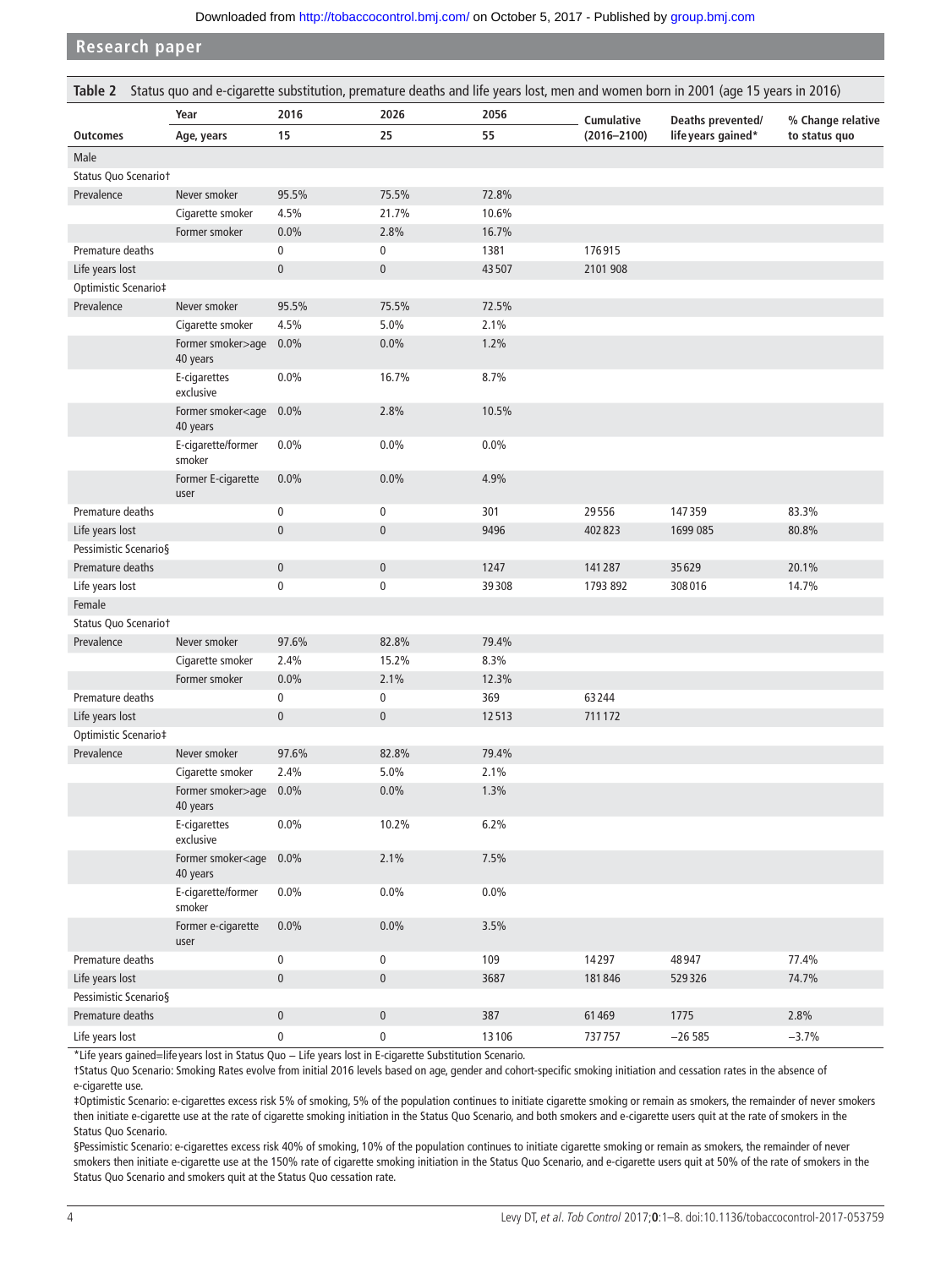of 240 thousand (176.9 thousand male; 63.2 thousand female) premature deaths and 2.8million (2.1million male; 0.7million female) LYL are attributed to smoking for the 2001 birth cohort. For the same cohort under the Optimistic Scenario, 29.6 thousand premature deaths and 402.8 thousand LYL are projected for men and 14.3 thousand premature deaths and 181.8 thousand LYL for women, yielding a net public health gain of 196.3 thousand fewer premature deaths and 2.2million fewer LYL, representing 82% fewer premature deaths and 79% fewer LYL. Life expectancy increases by 0.5 years (0.8 male; 0.3 female), largely reflecting the 2.9 years (3.7 male; 1.7 female) increase in life expectancy of otherwise smokers. Compared with the Status Quo Scenario, 16% fewer premature deaths and 10% fewer LYL are projected under the Pessimistic Scenario.

#### **The 1981 birth cohort**

As shown in [table](#page-5-0) 3, male (female) smoking prevalence under the Status Quo Scenario for the 1981 birth cohort (age 35 years in 2016) begins at 28.4% (21.0%), decreasing to 21.4% (16.3%) at age 45 years and 5.5% (3.7%) at age 75 years. Compared with the Status Quo Scenario, the projected net public health gain with the Optimistic Scenario is 160.5 thousand (119.9 thousand male; 40.5 thousand female) or 43% fewer premature deaths and 2.2million (1.7million male; 559.8 thousand female) or 52% fewer LYL. For the Pessimistic Scenario, 13% fewer premature deaths and 17% fewer LYL are projected.

#### **Discussion**

Our analysis shows that a hypothetical substitution of e-cigarette for cigarette use provides tremendous potential to avert premature deaths due to smoking, with only a relatively small amount of premature deaths due to e-cigarettes. Among those aged 15 years and above in 2016, almost 6.6million fewer premature deaths and 86.7million fewer LYL due to cigarette use occur in the Optimistic Scenario. The average 15-year-old would increase their life expectancy by 0.5 years, reflecting the increased life span of those who have, or would otherwise have smoked cigarettes, switching to e-cigarettes. Our results also show that although there would still be considerable premature deaths and LYL in all scenarios ([table](#page-2-0) 1), these are primarily due to the impact of smoking among those aged 35 years and older in 2016 (tables [2 and 3\)](#page-3-0). This estimate corresponds, in our view, to reasonable estimates of initiation, cessation and e-cigarette risk known to date.<sup>1949</sup>

Even in the Pessimistic Scenario, where we allow for longterm ongoing renormalisation of tobacco use in terms of e-cigarette initiation, reduced cessation, far smaller reductions in harm from e-cigarettes than existing science indicates, and a residual prevalence of 10%, there are still overall net gains in averted premature deaths and LYL. Accordingly, this study suggests that, even under a worst case scenario, an endgame strategy that successfully prompted most cigarette smokers to switch to vaping would secure substantial public health gains.

In addition to the reductions in mortality, further health benefits would accrue from reduced disability, tobacco-related disease incidence and exposure to secondhand smoke. The reduced disability and disease burden would also translate directly into lower medical costs associated with cancer, chronic obstructive pulmonary disease and heart disease, reduced productivity losses due to death and disease primarily among those of ages 40 years through 64 years, and improved quality of life.<sup>6</sup> These gains can be expected to reduce health disparities, since smoking rates are highest among those with lower income and education.<sup>[6](#page-6-2)</sup>

In addition, secondhand exposure to e-cigarette aerosol has been found to be less extensive and less harmful than exposure to cigarette smoke, $50 \times 51$  thus reducing mortality and morbidity in non-smokers.

Unlike previous models of e-cigarette use,  $4952-54$  our model was not developed to predict future e-cigarette and cigarette use based on past trends. Rather the aim was to examine a hypothetical endgame strategy of reducing cigarette use through switching to e-cigarettes. As with any hypothetical modelling exercise, a number of limitations are worth noting.

The Status Quo Scenario is developed based on past smoking uptake and cessation rates through the years 2012, prior to the major growth in e-cigarette use.<sup>[55 56](#page-7-13)</sup> The projections do not incorporate tobacco control policy changes and the effect of increases in e-cigarette use that have occurred after 2012. To the extent that e-cigarette use and tobacco control policies implemented since 2012 would have already reduced cigarette use, our estimates of the gains under the Optimistic and Pessimistic Scenarios would be reduced.

Our models were limited to cigarette and e-cigarette use, and do not incorporate the use of other nicotine delivery products, including smokeless tobacco, water pipes and cigars. While use of these other products are relatively minor contributors to overall tobacco-related harms, policies should be directed at all combustible tobacco to reduce the likelihood of substituting other harmful smoked products, such as little cigars.<sup>57</sup> Taking into account the substitution of e-cigarettes for these other products would further increase the estimated public health gains from an e-cigarette substitution strategy.

The choice of a 10% residual rate of smokers in the Pessimistic Scenario and a 5% residual in the Optimistic Scenario were included to allow for the possibility that some current cigarette smokers would be unlikely to quit. The residual prevalence of cigarette smokers will depend on the potency of policies directed at cigarette use. Traditional cigarette-oriented policies, including significant cigarette tax increases, $10\,58-60$  large and graphic pictorial warnings on cigarette packages,<sup>61</sup> and retail point-of-sale restrictions on advertising displays,  $62$  have each been projected to reduce smoking prevalence by at least 10% in relative terms. A previous study estimated that strong policies (including a \$2.00 tax increase) would reduce cigarette use by 40%. A nicotine reduction policy may substantially reduce cigarette use if properly enforced,  $16\,63\,64$  especially when accompanied by a more permissive approach to e-cigarettes.<sup>65</sup> In addition, a menthol cigarette ban may encourage cessation and discourage youth and young adults from cigarette use.<sup>[66](#page-7-18)</sup> Synergies may enhance the effect of these policies.

Substitution from cigarettes to e-cigarettes will also depend on the policies directed at e-cigarette use. Information dissemination policies that provide the best available information on the relative risks of e-cigarettes are likely to encourage switching to e-cigarette use. In addition, just as innovations have improved both the appeal and delivery of nicotine in a satisfying manner,<sup>29 30 33</sup> innovations are likely to improve the substitutability of e-cigarettes for cigarettes, unless there are major regulatory hurdles for introducing new products. Once smokers were switched to vaping and any significant new re-emergence of smoking were discouraged, the same tools that have successfully been employed in reducing cigarette use, such as increasing e-cigarette taxes, $67$  raising and enforcing the minimum purchase age, $37$  and restricting marketing directed at youth, could be applied to e-cigarette use if vaping were found to be more harmful than current evidence suggests or if e-cigarette use was at unacceptably high levels through normalisation of vaping.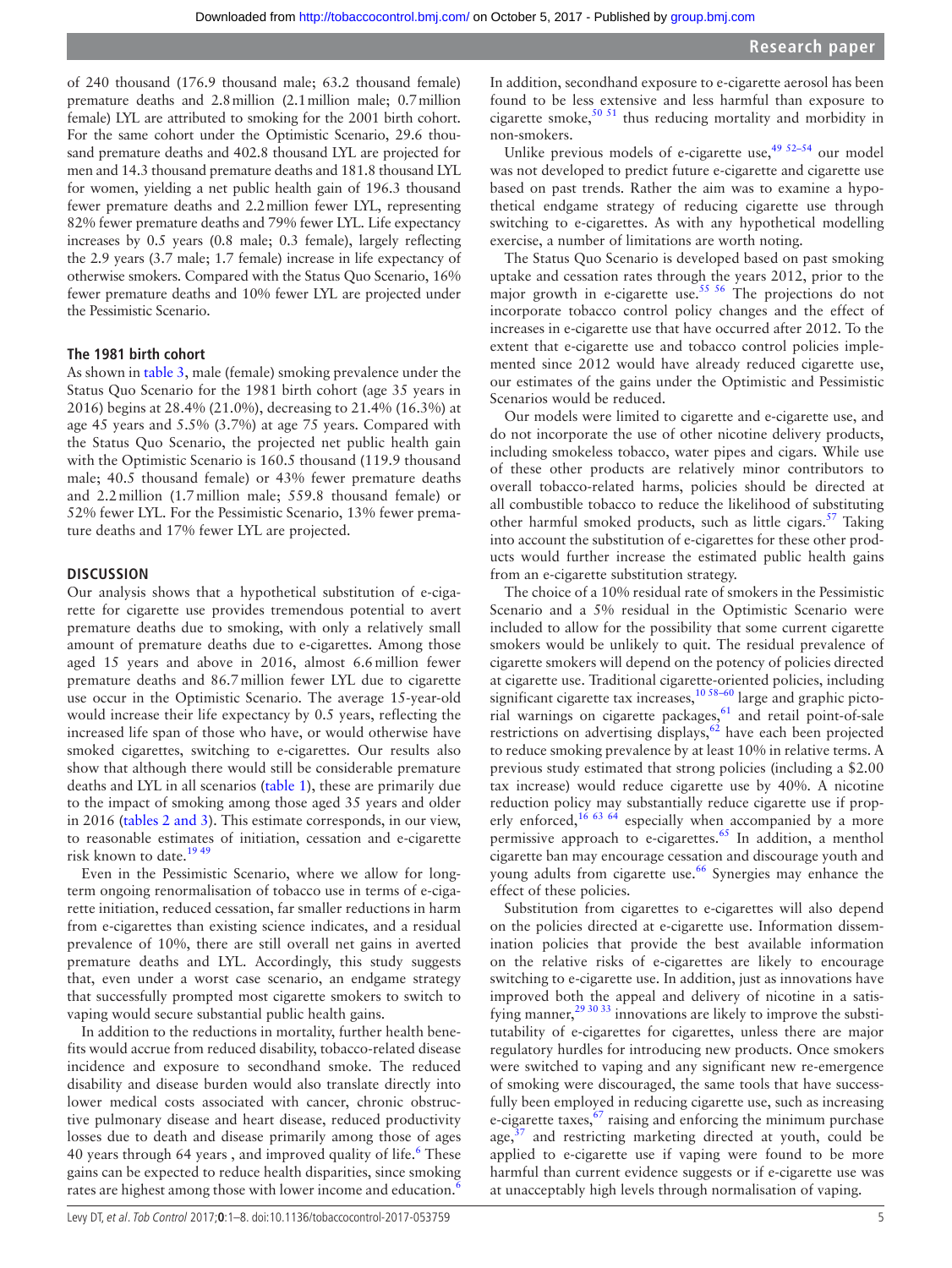<span id="page-5-0"></span>

| Status quo and e-cigarette substitution, premature deaths and life years lost, men and women, cohort born in 1981 (age 35 years in 2016)<br>Table 3 |                                              |              |       |       |                 |                    |                   |
|-----------------------------------------------------------------------------------------------------------------------------------------------------|----------------------------------------------|--------------|-------|-------|-----------------|--------------------|-------------------|
|                                                                                                                                                     | Year                                         | 2016         | 2026  | 2056  | Cumulative      | Deaths prevented/  | % Change relative |
| <b>Outcomes</b>                                                                                                                                     | Age, years                                   | 35           | 45    | 75    | $(2016 - 2080)$ | life years gained* | to status quo     |
| Male                                                                                                                                                |                                              |              |       |       |                 |                    |                   |
| Status Quo Scenariot                                                                                                                                |                                              |              |       |       |                 |                    |                   |
| Prevalence                                                                                                                                          | Never smoker                                 | 56.1%        | 55.9% | 58.4% |                 |                    |                   |
|                                                                                                                                                     | Cigarette smoker                             | 28.4%        | 21.4% | 5.5%  |                 |                    |                   |
|                                                                                                                                                     | Former smoker                                | 15.5%        | 22.7% | 36.1% |                 |                    |                   |
| Premature deaths                                                                                                                                    |                                              | $\pmb{0}$    | 1110  | 5927  | 278703          |                    |                   |
| Life years lost                                                                                                                                     |                                              | $\pmb{0}$    | 42538 | 70549 | 3217819         |                    |                   |
| Optimistic Scenario‡                                                                                                                                |                                              |              |       |       |                 |                    |                   |
| Prevalence                                                                                                                                          | Never smoker                                 | 56.1%        | 55.8% | 56.8% |                 |                    |                   |
|                                                                                                                                                     | Cigarette smoker                             | 28.4%        | 5.0%  | 1.2%  |                 |                    |                   |
|                                                                                                                                                     | Former smoker>age 15.5%<br>40 years          |              | 17.6% | 25.4% |                 |                    |                   |
|                                                                                                                                                     | E-cigarettes<br>exclusive                    | 0.0%         | 8.4%  | 3.0%  |                 |                    |                   |
|                                                                                                                                                     | Former smoker <age<br>40 years</age<br>      | 0.0%         | 3.8%  | 3.9%  |                 |                    |                   |
|                                                                                                                                                     | E-cigarette/former<br>smoker                 | 0.0%         | 8.1%  | 2.5%  |                 |                    |                   |
|                                                                                                                                                     | Former e-cigarette<br>user                   | 0.0%         | 1.3%  | 7.3%  |                 |                    |                   |
| Premature deaths                                                                                                                                    |                                              | $\bf{0}$     | 300   | 3412  | 158760          | 119943             | 43.0%             |
| Life years lost                                                                                                                                     |                                              | $\mathbf{0}$ | 11497 | 40613 | 1559 546        | 1658 273           | 51.5%             |
| Pessimistic Scenario§                                                                                                                               |                                              |              |       |       |                 |                    |                   |
| Premature deaths                                                                                                                                    |                                              | $\pmb{0}$    | 777   | 5123  | 236850          | 41853              | 15.0%             |
| Life years lost                                                                                                                                     |                                              | $\pmb{0}$    | 29783 | 60982 | 2621 426        | 956393             | 18.5%             |
| Female                                                                                                                                              |                                              |              |       |       |                 |                    |                   |
| Status Quo Scenariot                                                                                                                                |                                              |              |       |       |                 |                    |                   |
| Prevalence                                                                                                                                          | Never smoker                                 | 67.1%        | 66.8% | 67.6% |                 |                    |                   |
|                                                                                                                                                     | Cigarette smoker                             | 21.0%        | 16.3% | 3.7%  |                 |                    |                   |
|                                                                                                                                                     | Former smoker                                | 11.9%        | 16.9% | 28.7% |                 |                    |                   |
| Premature deaths                                                                                                                                    |                                              | $\pmb{0}$    | 137   | 1924  | 98714           |                    |                   |
| Life years lost                                                                                                                                     |                                              | $\pmb{0}$    | 5673  | 26525 | 1078 282        |                    |                   |
| Optimistic Scenario‡                                                                                                                                |                                              |              |       |       |                 |                    |                   |
| Prevalence                                                                                                                                          | Never smoker                                 | 67.1%        | 66.8% | 67.0% |                 |                    |                   |
|                                                                                                                                                     | Cigarette smoker                             | 21.0%        | 5.0%  | 1.1%  |                 |                    |                   |
|                                                                                                                                                     | Former smoker >age 11.9%<br>40 years         |              | 13.4% | 20.9% |                 |                    |                   |
|                                                                                                                                                     | E-cigarettes<br>exclusive                    | 0.0%         | 5.8%  | 1.6%  |                 |                    |                   |
|                                                                                                                                                     | Former smoker <age 0.0%<br="">40 years</age> |              | 2.6%  | 2.6%  |                 |                    |                   |
|                                                                                                                                                     | E-cigarette/former<br>smoker                 | 0.0%         | 5.5%  | 1.4%  |                 |                    |                   |
|                                                                                                                                                     | Former e-cigarette<br>user                   | 0.0%         | 0.9%  | 5.3%  |                 |                    |                   |
| Premature deaths                                                                                                                                    |                                              | $\mathbf 0$  | 47    | 1020  | 58186           | 40528              | 41.1%             |
| Life years lost                                                                                                                                     |                                              | $\mathbf{0}$ | 1936  | 14066 | 518499          | 559782             | 51.9%             |
| Pessimistic Scenario§                                                                                                                               |                                              |              |       |       |                 |                    |                   |
| Premature deaths                                                                                                                                    |                                              | $\pmb{0}$    | 108   | 1777  | 89933           | 8781               | 8.9%              |
| Life years lost                                                                                                                                     |                                              | $\pmb{0}$    | 4451  | 24492 | 950737          | 127544             | 11.8%             |

\*Life years gained=life years lost in Status Quo Scenario − life years lost in E-cigarette Substitution Scenario.

†Smoking rates evolve from initial 2016 levels based on age, gender and cohort-specific smoking initiation and cessation rates in the absence of e-cigarette use. ‡Optimistic Scenario: e-cigarettes excess risk 5% of smoking, 5% of the population continues to initiate cigarette smoking or remain as smokers, the remainder of never smokers then initiate e-cigarette use at the rate of cigarette smoking initiation in the Status Quo Scenario, and both smokers and e-cigarette users quit at the rate of smokers in the Status Quo Scenario.

§Pessimistic Scenario: e-cigarettes excess risk 40% of smoking, 10% of the population continues to initiate cigarette smoking or remain as smokers, the remainder of never smokers then initiate e-cigarette use at the 150% rate of cigarette smoking initiation in the Status Quo Scenario, and e-cigarette users quit at 50% of the rate of smokers in the Status Quo Scenario and smokers quit at the Status Quo cessation rate.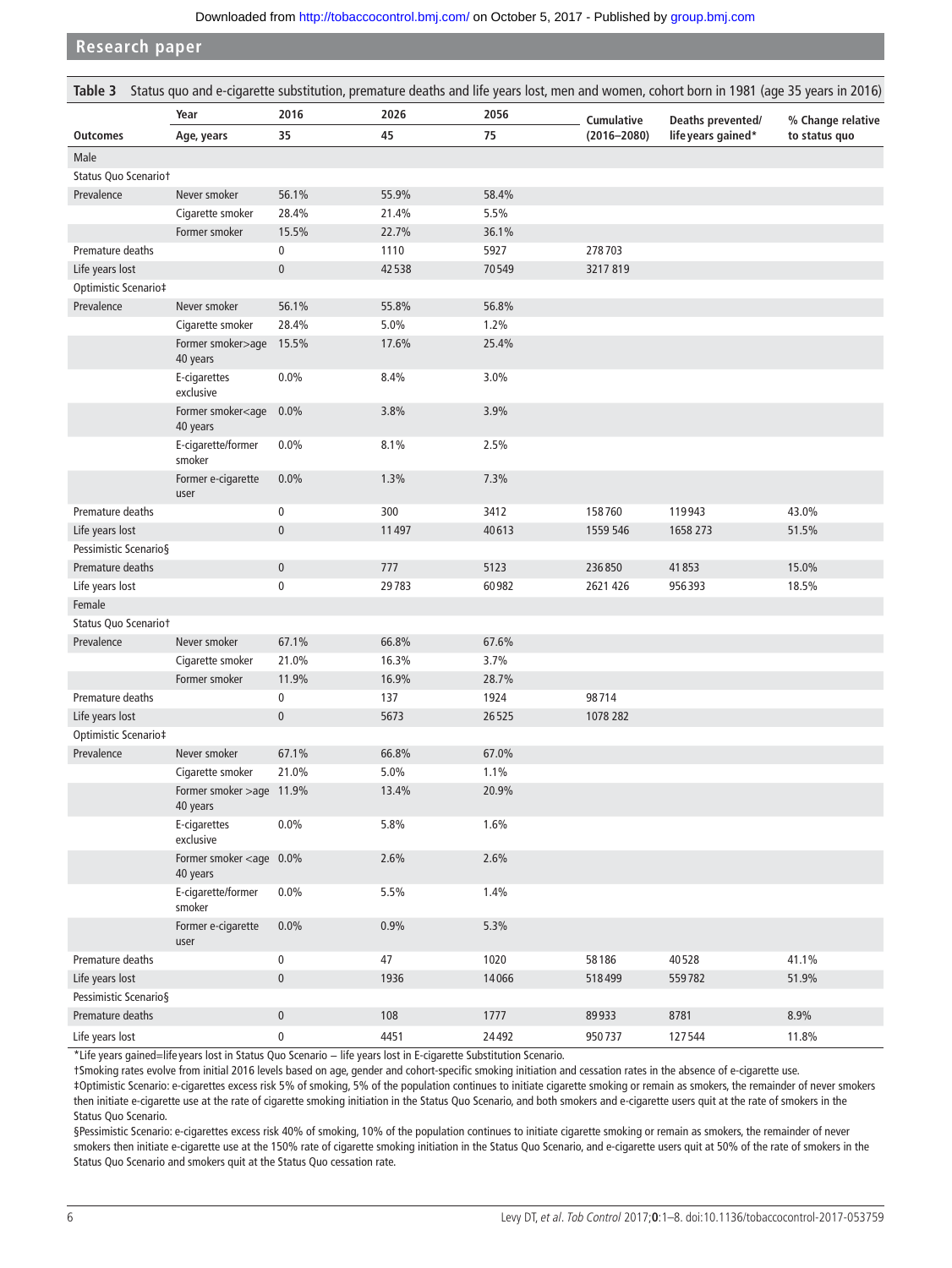Another limitation is that we treated e-cigarettes as a homogeneous category in terms of risks. In fact, products vary in terms of their toxicant content,<sup>28</sup> price<sup>68</sup> and desirability.<sup>69</sup> We do not yet have evidence of the actual long-term health effects of e-cigarette use. However, applying sensitivity analysis to the Pessimistic Scenario, we found that substitution from cigarettes to e-cigarettes yielded public health gains with excess risks of e-cigarettes relative to cigarettes as high as 71% for men and 55% for women. Regardless, prudent product standards to limit known toxicants as much as practical would reduce the range of harm for different types and brands of e-cigarettes, and is likely to increase perceptions by smokers of reduced harm of e-cigarettes relative to cigarettes. If the relative risk of e-cigarettes were to be reduced to 3% and the residual prevalence to 2.5%, the relative reduction in LYL would increase from 35% to 44%. Furthermore, heat-not-burn tobacco products have been introduced in some countries, and these may be a better substitute for cigarettes than e-cigarettes, but have higher toxicant levels. While they may impose greater health risks, they are still likely well within the estimates used in our Pessimistic Scenario.

In conclusion, tobacco industry documents<sup>70</sup> reveal an industry strategy of 'divide and conquer' focused primarily on fostering divisions within the tobacco control community regarding modified risk products. Indeed, the tobacco control community has had divided approaches to e-cigarettes, and in the process may have lost focus on cigarettes, the most deadly form of nicotine delivery. Our analysis shows that a strategy of replacing cigarette by e-cigarette use can yield substantial gains, even with conservative assumptions about related risks. Most important, an e-cigarette substitution strategy provides the justification to redouble efforts to target cigarette use, as called for by the WHO Frame-work Convention for Tobacco Control.<sup>[71](#page-7-25)</sup> An endgame scenario for cigarettes might well be within reach, if new technologies for delivering nicotine with substantially less harm, but sufficient satisfaction, are harnessed with sufficient passion and political will to aggressively phase out tobacco cigarettes.

# **What this paper adds**

- ► The 2014 US Surgeon General's Report suggested the need for a new strategy to more quickly end tobacco use, but a credible strategy has not been provided. This paper considers a strategy of switching cigarettes smokers to e-cigarette use in USA to accelerate tobacco control progress.
- ► Using a previously validated simulation model, our projections show that a strategy of replacing cigarette smoking with e-cigarette use would yield substantial life year gains, even under pessimistic assumptions regarding cessation, initiation and relative harm.

#### **Author affiliations**

<sup>1</sup>Department of Oncology, Lombardi Comprehensive Cancer Center, Georgetown University Medical Center, Washington, District of Columbia, USA

<sup>2</sup>Nigel Gray Distinguished Fellow in Cancer Prevention, VicHealth Centre for Tobacco Control, The Cancer Council Victoria, Melbourne, Victoria, Australia

<sup>3</sup>O'Neill Institute for National & Global Health Law, Georgetown University Law Center, Washington, District of Columbia, USA

4 Department of Health Behavior, Division of Cancer Prevention and Population Studies, Roswell Park Cancer Institute, Buffalo, New York, USA

5 Department of Epidemiology, School of Public Health, University of Michigan, Ann Arbor, Michigan, USA

6 Department of Biostatistics, Yale University, New Haven, Connecticut, USA <sup>7</sup> Lombardi Comprehensive Cancer Center, Georgetown University, Washington, District of Columbia, USA

<sup>8</sup>Schroeder Institute for Tobacco Research and Policy Studies, Truth Initiative, Washington, District of Columbia, USA

**Acknowledgements** The authors thank Michael Cummings, Medical University of South Carolina, for comments on an earlier draft.

**Contributors** DTL wrote most of the original paper. DBA and DTL conceived the original idea. ZY and YL conducted the analysis and helped write up the methods and results section. RB, RM, TRH, RJO'C, MLG and RN helped with the writing and revisions and contributed to the discussion of methodology.

**Funding** Funding was received by DTL, DBA, RM and RN from the National Institute on Drug Abuse, under grant R01DA036497. TRH and RM received funding from the Cancer Intervention and Surveillance Modeling Network (CISNET) of the Division of Cancer Control and Population Sciences, NCI under grant UO1-CA97450. RB, MLG, RJO'C and DTL received funding from the National Cancer Institute under grant P01-CA200512.

**Competing interests** MLG received a research grant from Pfizer and served as an advisory board member to Johnson & Johnson, manufacturers of smoking cessation medications. No other conflicts of interest are declared.

**Provenance and peer review** Not commissioned; externally peer reviewed.

**Data sharing statement** The model used in this article and a manual will be made available by Dr. Levy upon request.

**Open Access** This is an Open Access article distributed in accordance with the Creative Commons Attribution Non Commercial (CC BY-NC 4.0) license, which permits others to distribute, remix, adapt, build upon this work non-commercially, and license their derivative works on different terms, provided the original work is properly cited and the use is non-commercial. See: [http://creativecommons.org/](http://creativecommons.org/licenses/by-nc/4.0/) [licenses/by-nc/4.0/](http://creativecommons.org/licenses/by-nc/4.0/)

© Article author(s) (or their employer(s) unless otherwise stated in the text of the article) 2017. All rights reserved. No commercial use is permitted unless otherwise expressly granted.

#### **References**

- <span id="page-6-0"></span>1 Holford TR, Meza R, Warner KE, et al. Tobacco control and the reduction in smokingrelated premature deaths in the United States, 1964-2012. [JAMA](http://dx.doi.org/10.1001/jama.2013.285112) 2014;311:164–71.
- 2 Levy DT, Meza R, Zhang Y, et al. Gauging the Effect of U.S. Tobacco Control Policies From 1965 Through 2014 Using SimSmoke. [Am J Prev Med](http://dx.doi.org/10.1016/j.amepre.2015.10.001) 2016;50:535-42.
- <span id="page-6-1"></span>3 Jha P, Ramasundarahettige C, Landsman V, et al. 21st-century hazards of smoking and benefits of cessation in the United States. [N Engl J Med](http://dx.doi.org/10.1056/NEJMsa1211128) 2013;368:341-50.
- 4 Thun MJ, Lopez AD, Hartge P. Smoking-related mortality in the United States. N Engl J Med 20131753;18:368;18:368.
- 5 Carter BD, Abnet CC, Feskanich D, et al. Smoking and mortality–beyond established causes. [N Engl J Med](http://dx.doi.org/10.1056/NEJMsa1407211) 2015;372:631-40.
- <span id="page-6-2"></span>6 U.S. Department of Health and Human Services. The health consequences of smoking—50 years of progress: a report of the surgeon general. Atlanta, GA. 2014.
- <span id="page-6-4"></span>7 Warner KE. Tobacco control policies and their impacts. Past, present, and future. Ann [Am Thorac Soc](http://dx.doi.org/10.1513/AnnalsATS.201307-244PS) 2014;11:227–30.
- <span id="page-6-3"></span>8 Lykke M, Pisinger C, Glümer C. Ready for a goodbye to tobacco? - Assessment of support for endgame strategies on smoking among adults in a Danish regional health survey. [Prev Med](http://dx.doi.org/10.1016/j.ypmed.2015.11.016) 2016;83:5–10.
- 9 Branston JR, Sweanor D. Big tobacco, E-cigarettes, and a road to the smoking endgame. [Int J Drug Policy](http://dx.doi.org/10.1016/j.drugpo.2015.12.023) 2016;29:14-18.
- <span id="page-6-7"></span>10 Cobiac LJ, Ikeda T, Nghiem N, et al. Modelling the implications of regular increases in tobacco taxation in the tobacco endgame. [Tob Control](http://dx.doi.org/10.1136/tobaccocontrol-2014-051543) 2015;24:e154-60.
- 11 Hurt RD, Murphy JG, Dunn WF. Did we finally slay the evil dragon of cigarette smoking in the late 20th century?: unfortunately, the answer is no - the dragon is still alive and well in the 21st century and living in the third world. Shame on us!. [Chest](http://dx.doi.org/10.1378/chest.13-2804) 2014;146:1438–43.
- 12 Kozlowski LT. Prospects for a nicotine-reduction strategy in the cigarette endgame: Alternative tobacco harm reduction scenarios. [Int J Drug Policy](http://dx.doi.org/10.1016/j.drugpo.2015.02.001) 2015;26:543-7.
- 13 Malone R, McDaniel P, Smith E. It is time to plan the tobacco endgame. [BMJ](http://dx.doi.org/10.1136/bmj.g1453) 2014;348:g1453.
- 14 Pearson AL, van der Deen FS, Wilson N, et al. Theoretical impacts of a range of major tobacco retail outlet reduction interventions: modelling results in a country with a smoke-free nation goal. [Tob Control](http://dx.doi.org/10.1136/tobaccocontrol-2013-051362) 2015;24:e32-8.
- 15 Thomas BP, Gostin LO. Tobacco endgame strategies: challenges in ethics and law. Tob [Control](http://dx.doi.org/10.1136/tobaccocontrol-2012-050839) 2013;22(Suppl 1):i55–7.
- <span id="page-6-8"></span>16 Benowitz NL, Donny EC, Hatsukami DK. Reduced nicotine content cigarettes, e-cigarettes and the cigarette end game. [Addiction](http://dx.doi.org/10.1111/add.13534) 2017;112:6-7.
- <span id="page-6-5"></span>17 Kozlowski LT, Abrams DB. Obsolete tobacco control themes can be hazardous to public health: the need for updating views on absolute product risks and harm reduction. **[BMC Public Health](http://dx.doi.org/10.1186/s12889-016-3079-9) 2016**; 16:432.
- 18 Abrams DB. Promise and peril of e-cigarettes: can disruptive technology make cigarettes obsolete? [JAMA](http://dx.doi.org/10.1001/jama.2013.285347) 2014;311:135–6.
- <span id="page-6-6"></span>Levy DT, Cummings KM, Villanti AC, et al. A framework for evaluating the public health impact of e-cigarettes and other vaporized nicotine products. [Addiction](http://dx.doi.org/10.1111/add.13394) 2017;112:8–17.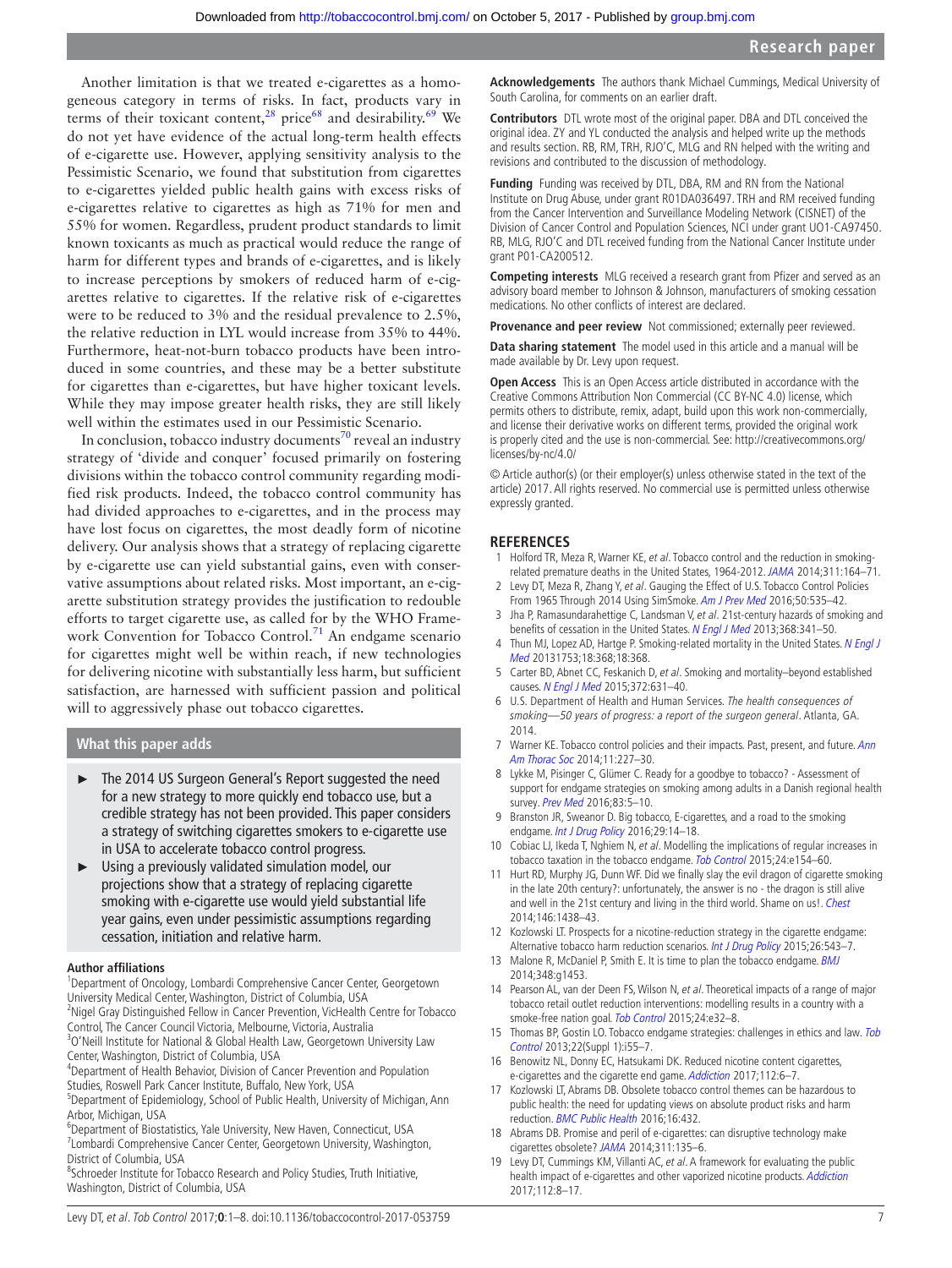- 20 Levy DT, Borland R, Villanti AC, et al. The Application of a Decision-Theoretic Model to Estimate the Public Health Impact of Vaporized Nicotine Product Initiation in the United States. [Nicotine Tob Res](http://dx.doi.org/10.1093/ntr/ntw158) 2017;19:149–59.
- 21 Warner KE. An endgame for tobacco? [Tob Control](http://dx.doi.org/10.1136/tobaccocontrol-2013-050989) 2013;22(Suppl 1):i3-5.
- <span id="page-7-0"></span>22 Fairchild AL, Bayer R, Colgrove J. The renormalization of smoking? E-cigarettes and the tobacco "endgame". [N Engl J Med](http://dx.doi.org/10.1056/NEJMp1313940) 2014;370.
- 23 Kalkhoran S, Glantz SA. E-cigarettes and smoking cessation in real-world and clinical settings: a systematic review and meta-analysis. [Lancet Respir Med](http://dx.doi.org/10.1016/S2213-2600(15)00521-4) 2016;4:116-28.
- 24 Kalkhoran S, Grana RA, Neilands TB, et al. Dual use of smokeless tobacco or e-cigarettes with cigarettes and cessation. [Am J Health Behav](http://dx.doi.org/10.5993/AJHB.39.2.14) 2015;39:277-84.
- 25 McKee M, Chapman S, Daube M, et al. The debate on electronic cigarettes. [Lancet](http://dx.doi.org/10.1016/S0140-6736(14)62366-7) 2014;384:2107.
- <span id="page-7-1"></span>26 Hecht SS, Carmella SG, Kotandeniya D, et al. Evaluation of toxicant and carcinogen metabolites in the urine of e-cigarette users versus cigarette smokers. Nicotine Tob [Res](http://dx.doi.org/10.1093/ntr/ntu218) 2015;17.
- <span id="page-7-9"></span>27 Royal College of Physicians. Nicotine without smoke: Tobacco harm reduction. London: RCP, 2016.
- <span id="page-7-21"></span>28 Goniewicz ML, Knysak J, Gawron M, et al. Levels of selected carcinogens and toxicants in vapour from electronic cigarettes. [Tob Control](http://dx.doi.org/10.1136/tobaccocontrol-2012-050859) 2014;23:133-9.
- <span id="page-7-2"></span>29 Wagener TL, Floyd EL, Stepanov I, et al. Have combustible cigarettes met their match? The nicotine delivery profiles and harmful constituent exposures of second-generation and third-generation electronic cigarette users. [Tob Control](http://dx.doi.org/10.1136/tobaccocontrol-2016-053041) 2017;26:e23-e28.
- 30 Glasser AM, Collins L, Pearson JL, et al. Overview of electronic nicotine delivery systems: A systematic review. [Am J Prev Med](http://dx.doi.org/10.1016/j.amepre.2016.10.036) 2017;52:e33-e66.
- 31 Shahab L, Goniewicz ML, Blount BC, et al. Nicotine, carcinogen, and toxin exposure in long-term e-cigarette and nicotine replacement therapy users: a Cross-sectional Study. [Ann Intern Med](http://dx.doi.org/10.7326/M16-1107) 2017;166:390.
- 32 Goniewicz ML, Gawron M, Smith DM, et al. Exposure to Nicotine and Selected Toxicants in Cigarette Smokers Who Switched to Electronic Cigarettes: A Longitudinal Within-Subjects Observational Study. [Nicotine Tob Res](http://dx.doi.org/10.1093/ntr/ntw160) 2017;19:160-7.
- <span id="page-7-8"></span>33 Farsalinos KE, Spyrou A, Tsimopoulou K, et al. Nicotine absorption from electronic cigarette use: comparison between first and new-generation devices. [Sci Rep](http://dx.doi.org/10.1038/srep04133) 2014;4:4133.
- <span id="page-7-3"></span>34 Dawkins L, Turner J, Roberts A, et al. 'Vaping' profiles and preferences: an online survey of electronic cigarette users. [Addiction](http://dx.doi.org/10.1111/add.12150) 2013;108:1115-25.
- <span id="page-7-5"></span>35 Holford TR, Levy DT, McKay LA, et al. Patterns of birth cohort-specific smoking histories, 1965-2009. [Am J Prev Med](http://dx.doi.org/10.1016/j.amepre.2013.10.022) 2014;46:e31-7.
- <span id="page-7-4"></span>36 Rosenberg MA, Feuer EJ, Yu B, et al. Chapter 3: Cohort life tables by smoking status, removing lung cancer as a cause of death. [Risk Anal](http://dx.doi.org/10.1111/j.1539-6924.2011.01662.x) 2012;32(Suppl 1):S25-38.
- <span id="page-7-20"></span>37 Institute of Medicine. Public health implications of raising the minimum age of legal access to tobacco products. Washingon, DC: National Academy Press, 2015.
- <span id="page-7-6"></span>38 Doll R, Peto R, Boreham J, et al. Mortality in relation to smoking: 50 years' observations on male British doctors. [BMJ](http://dx.doi.org/10.1136/bmj.38142.554479.AE) 2004;328:1519.
- <span id="page-7-7"></span>39 Villanti AC, Pearson JL, Glasser AM, et al. Frequency of youth e-cigarette and tobacco use patterns in the U.S.: Measurement precision is critical to inform public health. [Nicotine & Tobacco Research](http://dx.doi.org/10.1093/ntr/ntw388) 2016:ntw388.
- 40 Delnevo CD, Giovenco DP, Steinberg MB, et al. Patterns of Electronic Cigarette Use Among Adults in the United States. Nicotine Tob Res 2015.
- 41 Warner KE. Frequency of E-Cigarette Use and Cigarette Smoking by American Students in 2014. [Am J Prev Med](http://dx.doi.org/10.1016/j.amepre.2015.12.004) 2016;51:179–84.
- 42 Dawkins L, Corcoran O. Acute electronic cigarette use: nicotine delivery and subjective effects in regular users. [Psychopharmacology](http://dx.doi.org/10.1007/s00213-013-3249-8) 2014;231:401-7.
- 43 Spindle TR, Breland AB, Karaoghlanian NV, et al. Preliminary results of an examination of electronic cigarette user puff topography: the effect of a mouthpiece-based topography measurement device on plasma nicotine and subjective effects. Nicotine [Tob Res](http://dx.doi.org/10.1093/ntr/ntu186) 2015;17:142–9.
- 44 Vansickel AR, Eissenberg T. Electronic cigarettes: effective nicotine delivery after acute administration. [Nicotine Tob Res](http://dx.doi.org/10.1093/ntr/ntr316) 2013;15:267–70.
- 45 Liu G, Wasserman E, Kong L, et al. A comparison of nicotine dependence among exclusive E-cigarette and cigarette users in the PATH study. [Prev Med](http://dx.doi.org/10.1016/j.ypmed.2017.04.001) 2017.
- 46 Nutt DJ, Phillips LD, Balfour D, et al. Estimating the harms of nicotine-containing products using the MCDA approach. [Eur Addict Res](http://dx.doi.org/10.1159/000360220) 2014;20:218-25.
- <span id="page-7-10"></span>47 Glantz SA. Need for examination of broader range of risks when predicting the effects of new tobacco products. [Nicotine Tob Res](http://dx.doi.org/10.1093/ntr/ntw231) 2017;19:266–7.
- 48 Glantz SA. UCSF Blog, 2017. [https://tobacco.ucsf.edu/evidence-e-cigs-increase](https://tobacco.ucsf.edu/evidence-e-cigs-increase-cardiovascular-risk-keeps-piling-effects-heart-rhythm-and-oxidative-stress)[cardiovascular-risk-keeps-piling-effects-heart-rhythm-and-oxidative-stress](https://tobacco.ucsf.edu/evidence-e-cigs-increase-cardiovascular-risk-keeps-piling-effects-heart-rhythm-and-oxidative-stress)
- <span id="page-7-12"></span>49 Levy DT, Borland R, Villanti AC, et al. The Application of a Decision-Theoretic Model to Estimate the Public Health Impact of Vaporized Nicotine Product Initiation in the United States. [Nicotine Tob Res](http://dx.doi.org/10.1093/ntr/ntw158) 2017;19:149–59.
- <span id="page-7-11"></span>50 Czogala J, Goniewicz ML, Fidelus B, et al. Secondhand exposure to vapors from electronic cigarettes. [Nicotine Tob Res](http://dx.doi.org/10.1093/ntr/ntt203) 2014;16:655–62.
- 51 McAuley TR, Hopke PK, Zhao J, et al. Comparison of the effects of e-cigarette vapor and cigarette smoke on indoor air quality. [Inhal Toxicol](http://dx.doi.org/10.3109/08958378.2012.724728) 2012;24:850-7.
- 52 Cobb CO, Villanti AC, Graham AL, et al. Markov Modeling to Estimate the Population Impact of Emerging Tobacco Products: A Proof-of-Concept Study. [Tob Regul Sci](http://dx.doi.org/10.18001/TRS.1.2.3) 2015;1:129–41.
- 53 Cherng ST, Tam J, Christine PJ, et al. Modeling the Effects of E-cigarettes on Smoking Behavior: Implications for Future Adult Smoking Prevalence. *[Epidemiology](http://dx.doi.org/10.1097/EDE.0000000000000497)* 2016;27:819–26.
- 54 Kalkhoran S, Glantz SA. Modeling the Health Effects of Expanding e-Cigarette Sales in the United States and United Kingdom: A Monte Carlo Analysis. [JAMA Intern Med](http://dx.doi.org/10.1001/jamainternmed.2015.4209) 2015;175:1671–80.
- <span id="page-7-13"></span>55 King BA, Patel R, Nguyen KH, et al. Trends in awareness and use of electronic cigarettes among US adults, 2010-2013. [Nicotine Tob Res](http://dx.doi.org/10.1093/ntr/ntu191) 2015;17:219–27.
- 56 Marynak KL, Gammon DG, King BA, et al. National and State Trends in Sales of Cigarettes and E-Cigarettes, U.S., 2011-2015. [Am J Prev Med](http://dx.doi.org/10.1016/j.amepre.2017.01.016) 2017;53:96–101.
- <span id="page-7-14"></span>57 Delnevo CD, Hrywna M, Foulds J, et al. Cigar use before and after a cigarette excise tax increase in New Jersey. [Addict Behav](http://dx.doi.org/10.1016/j.addbeh.2004.04.024) 2004;29:1799-807.
- 58 Levy D, Mohlman MK, Zhang Y. Estimating the Potential Impact of Tobacco Control Policies on Adverse Maternal and Child Health Outcomes in the United States Using the SimSmoke Tobacco Control Policy Simulation Model. [Nicotine Tob Res](http://dx.doi.org/10.1093/ntr/ntv178) 2016;18:1240–9.
- 59 Ahmad S, Franz GA. Raising taxes to reduce smoking prevalence in the US: a simulation of the anticipated health and economic impacts. [Public Health](http://dx.doi.org/10.1016/j.puhe.2007.02.020) 2008;122:3–10.
- 60 Levy DT, Mabry PL, Graham AL, et al. Reaching Healthy People 2010 by 2013: A SimSmoke simulation. [Am J Prev Med](http://dx.doi.org/10.1016/j.amepre.2009.11.018) 2010;38(3 Suppl):S373-81.
- <span id="page-7-15"></span>61 Levy DT, Mays D, Yuan Z, et al. Public health benefits from pictorial health warnings on US cigarette packs: a SimSmoke simulation. [Tob Control](http://dx.doi.org/10.1136/tobaccocontrol-2016-053087) 2016:tobaccocontrol-2016-053087.
- <span id="page-7-16"></span>62 Levy DT, Lindblom EN, Fleischer NL, et al. Public Health Effects of Restricting Retail Tobacco Product Displays and Ads. [Tob Regul Sci](http://dx.doi.org/10.18001/TRS.1.1.7) 2015;1:61-75.
- 63 Donny EC, Hatsukami DK, Benowitz NL, et al. Reduced nicotine product standards for combustible tobacco: building an empirical basis for effective regulation. [Prev Med](http://dx.doi.org/10.1016/j.ypmed.2014.06.020) 2014;68:17–22.
- 64 Smith TT, Sved AF, Hatsukami DK, et al. Nicotine reduction as an increase in the unit price of cigarettes: a behavioral economics approach. [Prev Med](http://dx.doi.org/10.1016/j.ypmed.2014.07.005) 2014;68:23–8.
- <span id="page-7-17"></span>65 Hatsukami DK, Luo X, Dick L, et al. Reduced nicotine content cigarettes and use of alternative nicotine products: exploratory trial. [Addiction](http://dx.doi.org/10.1111/add.13603) 2017;112:156-67.
- <span id="page-7-18"></span>66 Levy DT, Pearson JL, Villanti AC, et al. Modeling the future effects of a menthol ban on smoking prevalence and smoking-attributable deaths in the United States. [Am J](http://dx.doi.org/10.2105/AJPH.2011.300179)  [Public Health](http://dx.doi.org/10.2105/AJPH.2011.300179) 2011;101:1236–40.
- <span id="page-7-19"></span>67 Chaloupka FJ, Sweanor D, Warner KE. Differential taxes for differential risks–toward reduced harm from nicotine-yielding products. [N Engl J Med](http://dx.doi.org/10.1056/NEJMp1505710) 2015;373:594-7.
- <span id="page-7-22"></span>Stoklosa M, Drope J, Chaloupka FJ. Prices and E-Cigarette Demand: Evidence From the European Union. [Nicotine Tob Res](http://dx.doi.org/10.1093/ntr/ntw109) 2016;18:1973-80.
- <span id="page-7-23"></span>69 Czoli CD, Goniewicz M, Islam T, et al. Consumer preferences for electronic cigarettes: results from a discrete choice experiment. [Tob Control](http://dx.doi.org/10.1136/tobaccocontrol-2015-052422) 2016;25:e30-6.
- <span id="page-7-24"></span>70 McDaniel PA, Smith EA, Malone RE. Philip Morris's Project Sunrise: weakening tobacco control by working with it. [Tob Control](http://dx.doi.org/10.1136/tc.2005.014977) 2006;15:215-23.
- <span id="page-7-25"></span>71 World Health Organization. WHO Report on the Global Tobacco Epidemic, 2008: The MPOWER package. Geneva: World Health Organization 2008.